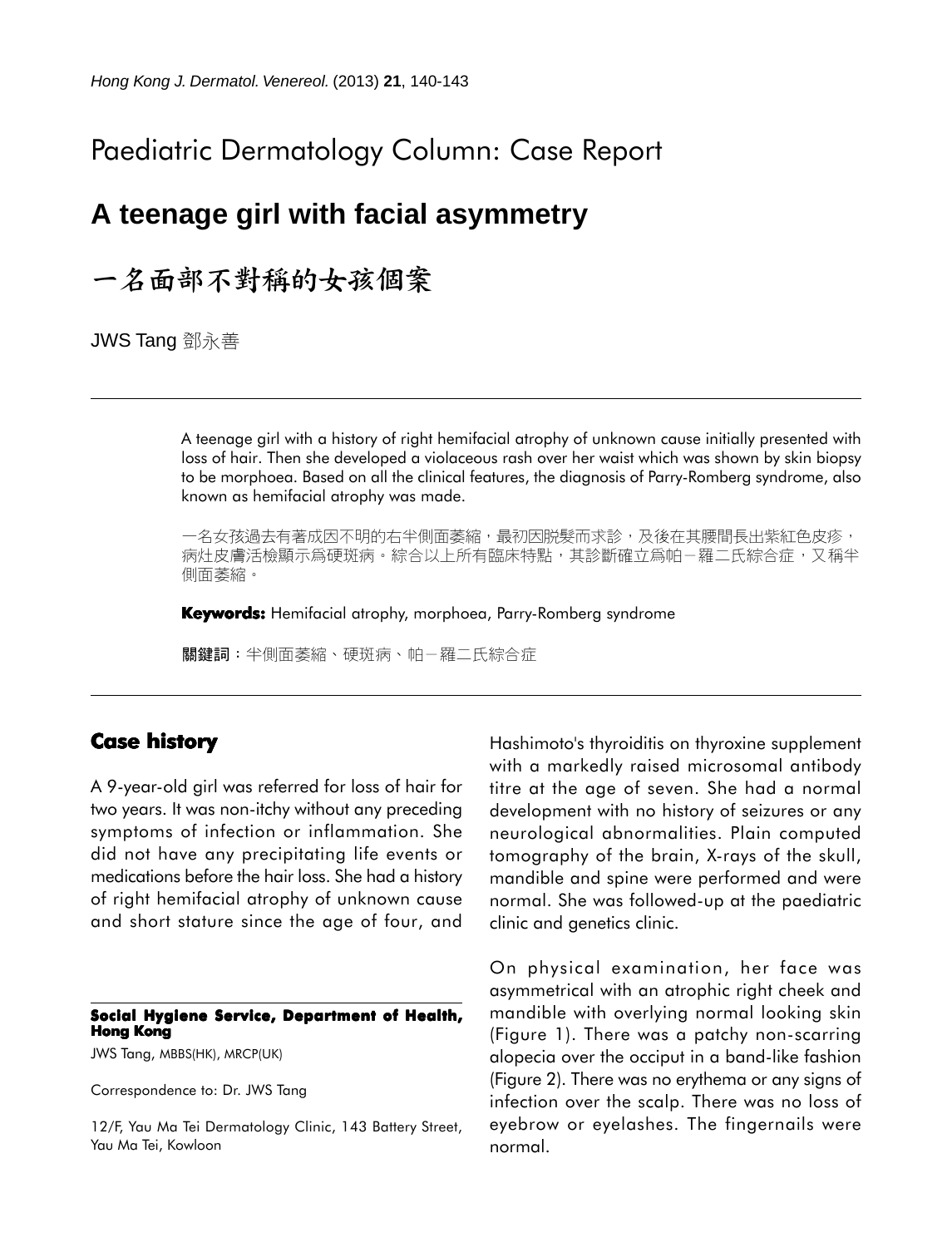Topical steroid (0.1% mometasone furoate cream) daily was prescribed without much improvement over the patch of alopecia. Two years later, she complained of a slightly depressed non-itchy violaceous rash over her waist (Figure 3). A 3 mm punch skin biopsy was then done on the waist, which showed an epidermis with mild hyperkeratosis and acanthosis, thickened collagen bundles and a mild superficial perivascular lymphocytic infiltrate in the dermis, and atrophic eccrine glands high in the dermis (Figure 4). The histological features were suggestive of morphoea.

In view of the combined presentation of morphoea, hemifacial atrophy and band-like alopecia, the diagnosis of Parry-Romberg syndrome was made. Oral methotrexate was suggested but her parent declined and preferred conservative management.



**Figure 1.** Right hemifacial atrophy.

### **Discussion**

Parry-Romberg syndrome, also known as progressive facial hemiatrophy, was first described by Parry in 1825 and further characterised by Romberg in 1846. It is an uncommon disorder that usually develops in the first and second



**Figure 2.** Band-like non-scarring alopecia.



**Figure 3.** Violaceous rash at the waist.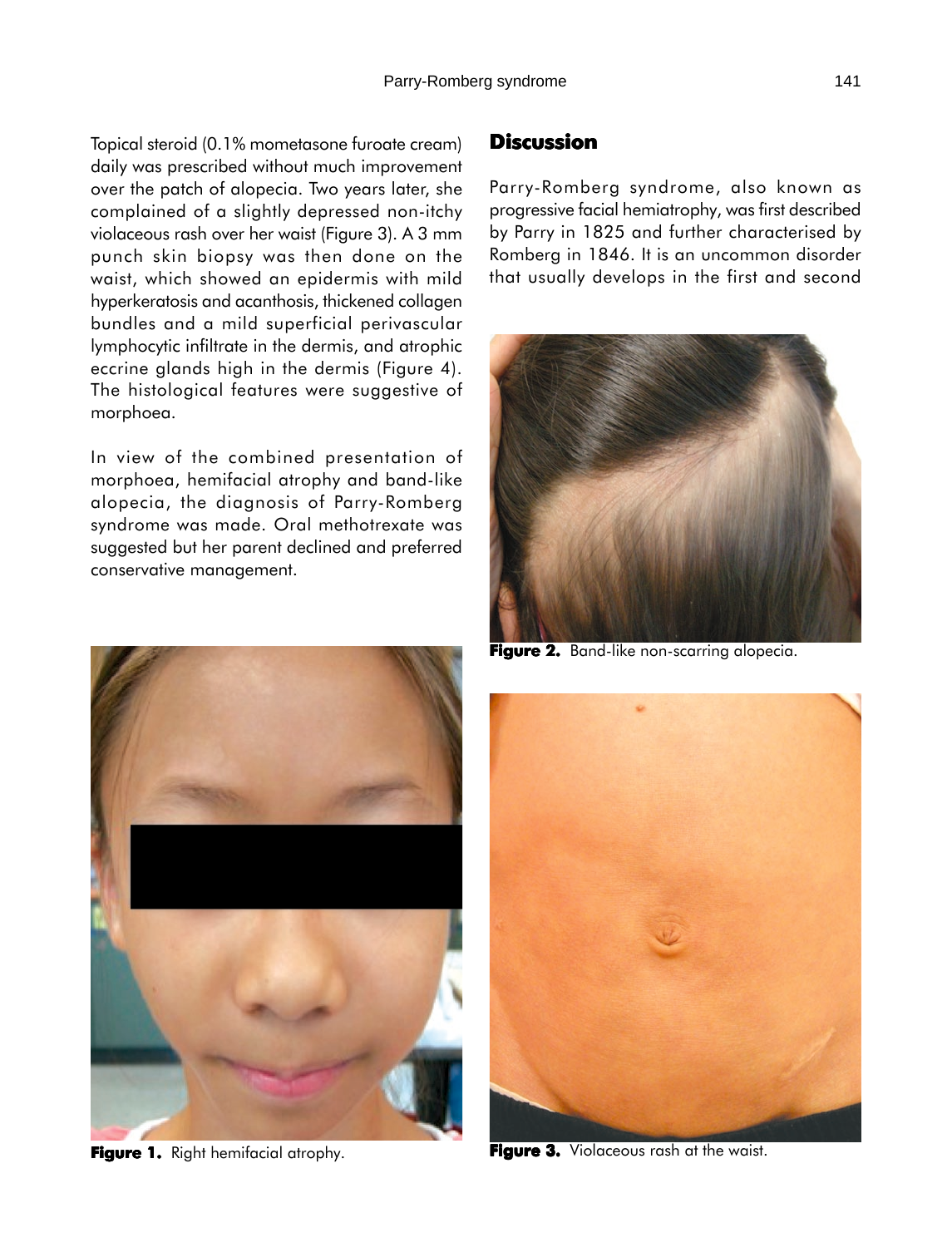decades of life. Due to its rarity, its demographics and clinical features are based on case reports and small case series only.

Parry-Romberg syndrome is a slowly progressive unilateral facial atrophy of the skin, soft tissues, muscles and underlying bone structures affecting one or more dermatomes innervated by the trigeminal nerve.

Other than facial asymmetry, patients often have other cutaneous features. Case reports and reviews show patients may have concomitant *en coup de sabre morphoea,* which is a linear scleroderma involving frontoparietal scalp or medial forehead.<sup>1,2</sup> In a case series of 12 patients with Parry-Romberg syndrome, some of them have associated cicatricial alopecia, localised scleroderma of other body parts other than *en* **(a)** *coup de sabre*. 3

In addition to the dermatological features, neurological involvement has been found in a proportion of patients in reviews and case studies, ranging from 11% to 36%. They include epilepsy, migraine, trigeminal neuralgia, developmental delay, psychiatric disorder, abnormal computed tomography or magnetic resonance imaging of the brain. $1,3-6$ 

The pathogenesis of Parry-Romberg syndrome remains uncertain. Autoimmunity has been suggested as a possible cause, but no evidence has been shown to be supportive of this theory.<sup>3</sup> Viral infections, trauma, endocrine disturbance have also been postulated as causative factors but their causality is yet to be proven.<sup>2,7</sup>

When a teenager with hemifacial atrophy is presented, the differential diagnoses other than Parry-Romberg syndrome include lupus panniculitis, acquired partial lipodystrophy and subcutaneous T-cell lymphoma. The diagnosis is difficult to make due to its rarity, but associated features and skin biopsy can often give clues to the diagnosis.

Many authors believe that Parry-Romberg syndrome and *en coup de sabre* are in fact variants of linear scleroderma being in the same spectrum



**Figure 4.** (a) The dermis is thickened and the sweat glands are surrounded by collagen fibres without accompanying fat. (b) Thick collagen fibres in the lower dermis.